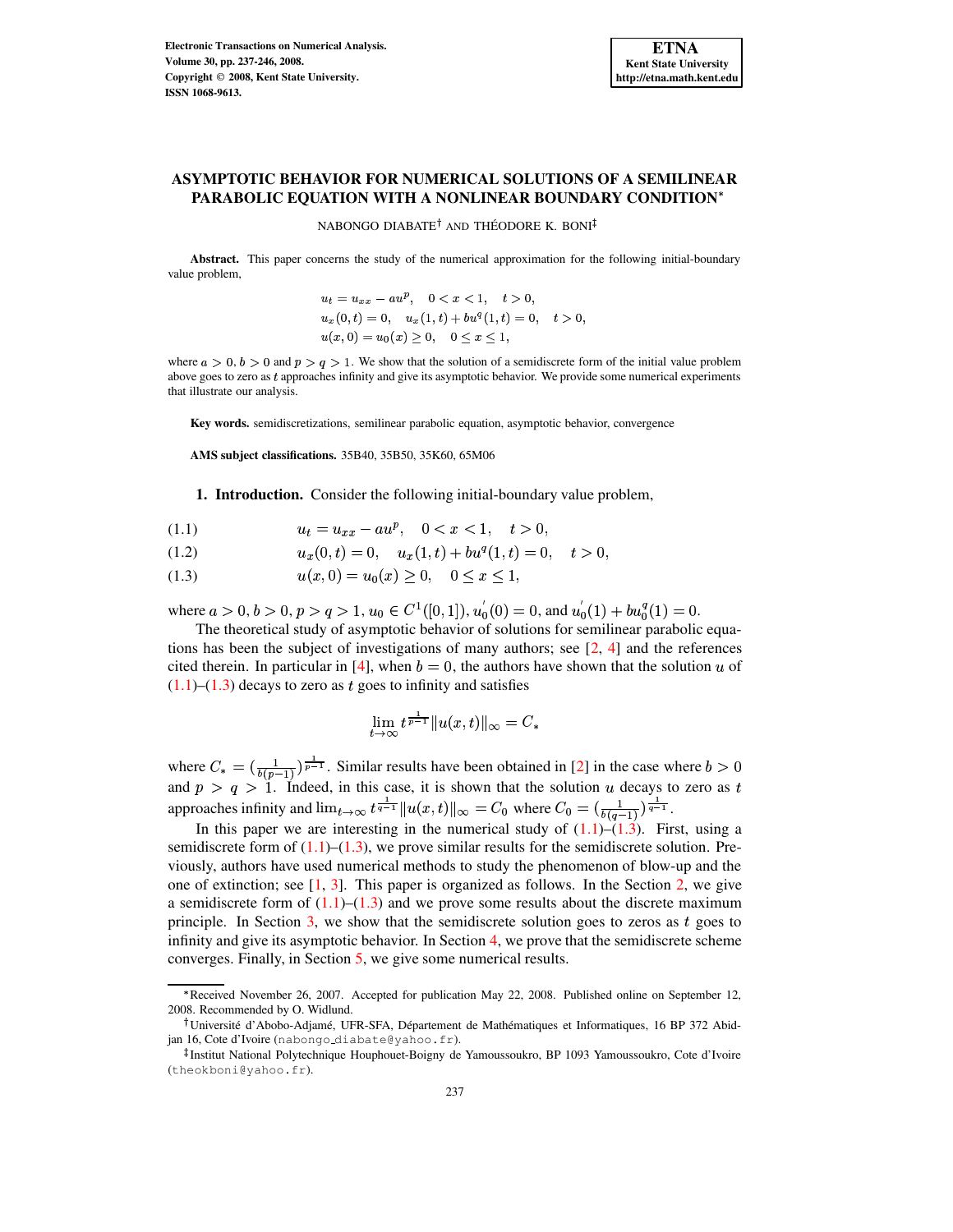<span id="page-1-0"></span>**2. The semidiscrete scheme.** In this section, we give some lemmas which will be used later. Let I be a positive integer, and define the grid  $x_i = ih, 0 \le i \le I$ , where  $h = 1/I$ . We approximate the solution u of the problem  $(1.1)$ – $(1.3)$  by the solution  $U_h(t) = (U_0(t), U_1(t), \dots, U_I(t))^T$  of the semidiscrete equations,

<span id="page-1-3"></span>(2.1) 
$$
\frac{dU_i(t)}{dt} = \delta^2 U_i(t) - a(U_i(t))^p, \quad 0 \le i \le I - 1, \quad t > 0,
$$

(2.2) 
$$
\frac{dU_I(t)}{dt} = \delta^2 U_I(t) - a(U_I(t))^p - \frac{2b}{h}(U_I(t))^q, \quad t > 0,
$$

$$
(2.3) \t\t\t U_i(0) = U_i^0 \ge 0, \t 0 \le i \le I,
$$

where

$$
\delta^2 U_i(t) = \frac{U_{i+1}(t) - 2U_i(t) + U_{i-1}(t)}{h^2}, \quad 1 \le i \le I - 1,
$$
  

$$
\delta^2 U_0(t) = \frac{2U_1(t) - 2U_0(t)}{h^2}, \quad \delta^2 U_I(t) = \frac{2U_{I-1}(t) - 2U_I(t)}{h^2}.
$$

The following lemma is a semidiscrete form of the maximum principle.

LEMMA 2.1. Let  $a_h(t) \in C^0([0,T], \mathbb{R}^{I+1})$  and let  $V_h(t) \in C^1([0,T], \mathbb{R}^{I+1})$  such that

<span id="page-1-4"></span>
$$
\frac{dV_i(t)}{dt} - \delta^2 V_i(t) + a_i(t)V_i(t) \ge 0, \quad 0 \le i \le I, \quad t \in (0, T),
$$
  

$$
V_i(0) \ge 0, \quad 0 \le i \le I.
$$

*Then we have*  $V_i(t) \geq 0$  *for*  $0 \leq i \leq I$ ,  $t \in (0, T)$ *.* 

*Proof.* Let  $T_0 < T$  and let  $m = \min_{0 \le i \le I, 0 \le t \le T_0} V_i(t)$ . Since,  $V_h(t)$  is a continuous function on the compact  $[0, T_0]$ , there exists  $t_0 \in [0, T_0]$  such that  $m = V_{i_0}(t_0)$  for a certain  $i_0 \in \{0, \ldots, I\}$ . It is not hard to see that

<span id="page-1-1"></span>
$$
(2.4) \qquad \frac{dV_{i_0}(t_0)}{dt} = \lim_{k \to 0} \frac{V_{i_0}(t_0) - V_{i_0}(t_0 - k)}{k} \le 0,
$$

$$
(2.5) \qquad \delta^2 V_{i_0}(t_0) = \frac{2V_1(t_0) - 2V_0(t_0)}{h^2} \ge 0 \quad \text{if} \quad i_0 = 0,
$$

$$
(2.6) \qquad \delta^2 V_{i_0}(t_0) = \frac{V_{i_0+1}(t_0) - 2V_{i_0}(t_0) + V_{i_0-1}(t_0)}{h^2} \ge 0 \quad \text{if} \quad 1 \le i_0 \le I-1,
$$

$$
(2.7) \qquad \delta^2 V_{i_0}(t_0) = \frac{2V_{I-1}(t_0) - 2V_I(t_0)}{h^2} \ge 0 \quad \text{if} \quad i_0 = I.
$$

Define the vector  $Z_h(t) = e^{\lambda t} V_h(t)$ , where  $\lambda$  is large enough that  $a_{i_0}(t_0) - \lambda > 0$ . A straightforward computation reveals that

<span id="page-1-2"></span>
$$
(2.8) \qquad \qquad \frac{dZ_{i_0}(t_0)}{dt} - \delta^2 Z_{i_0}(t_0) + (a_{i_0}(t_0) - \lambda)Z_{i_0}(t_0) \geq 0.
$$

We observe from [\(2.4\)](#page-1-1)–[\(2.7\)](#page-1-1) that  $\frac{dZ_{i_0}(t_0)}{dt} \leq 0$ We observe from (2.4)–(2.7) that  $\frac{dZ_i{}_{i_0}(t_0)}{dt} \leq 0$  and  $\delta^2 Z_{i_0}(t_0) \geq 0$ . Using [\(2.8\)](#page-1-2), we arrive at  $(a_{i_0}(t) - \lambda)Z_{i_0}(t_0) \geq 0$ , which implies that  $Z_{i_0}(t_0) \geq 0$ . Therefore  $V_{i_0}(t_0) = m \geq 0$  and we have the desired result.  $\square$ 

<span id="page-1-5"></span>Another form of the maximum principle for semidiscrete equations is the following comparison lemma.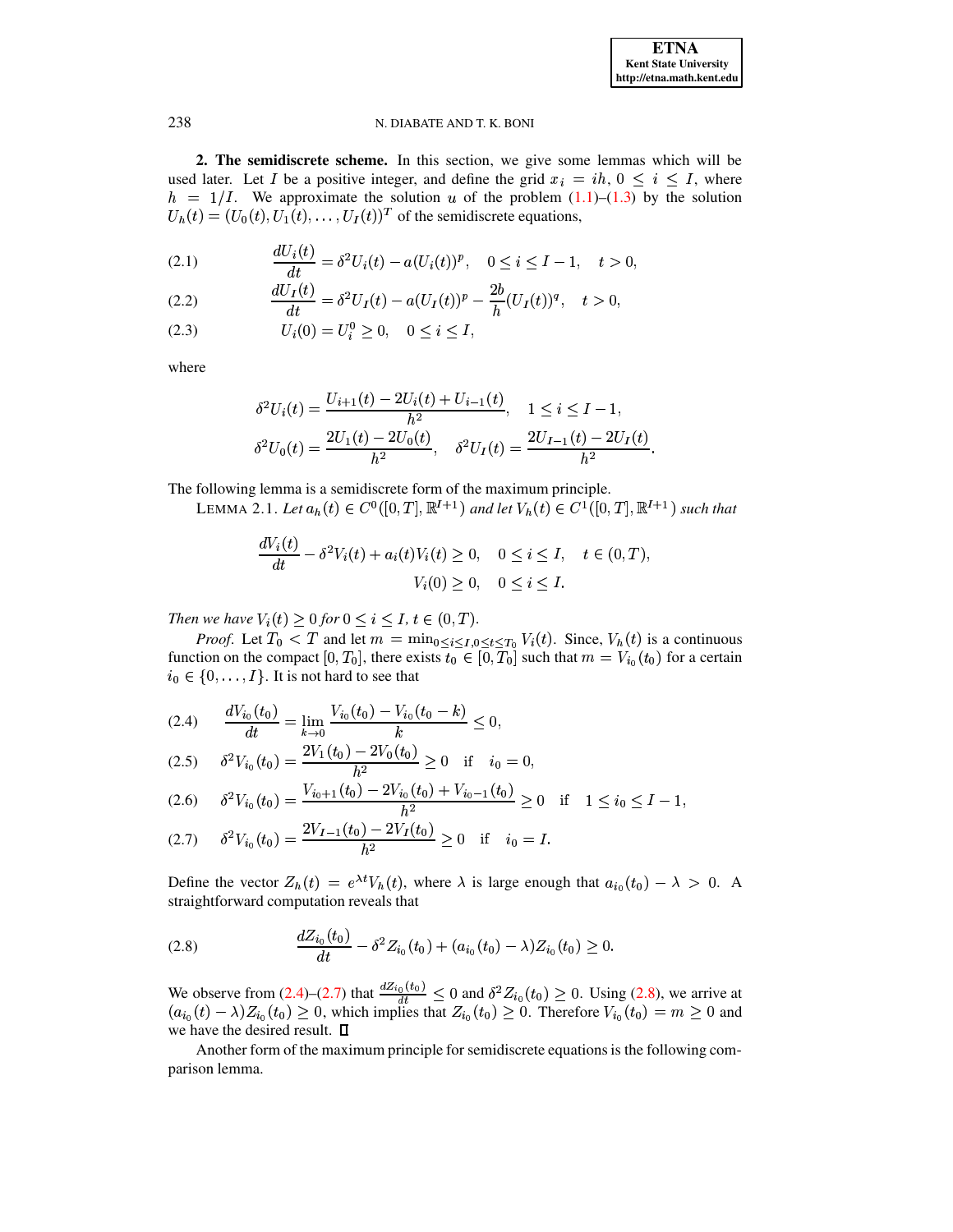#### ASYMPTOTIC BEHAVIOR FOR NUMERICAL SOLUTIONS

LEMMA 2.2. Let  $V_h(t)$ ,  $U_h(t) \in C^1([0,\infty), \mathbb{R}^{I+1})$  and  $f \in C^0(\mathbb{R} \times \mathbb{R}, \mathbb{R})$  such that for  $t \in (0, \infty)$ 

<span id="page-2-1"></span>
$$
(2.9) \frac{dV_i(t)}{dt} - \delta^2 V_i(t) + f(V_i(t), t) < \frac{dU_i(t)}{dt} - \delta^2 U_i(t) + f(U_i(t), t), \quad 0 \le i \le I,
$$
\n
$$
(2.10) \qquad V_i(0) < U_i(0), \quad 0 \le i \le I.
$$

Then we have  $V_i(t) < U_i(t)$ ,  $0 \le i \le I$ ,  $t \in (0, \infty)$ .

*Proof.* Define the vector  $Z_h(t) = U_h(t) - V_h(t)$ . Let  $t_0$  be the first  $t > 0$  such that  $Z_h(t) > 0$  for  $t \in [0, t_0)$ , but  $Z_{i_0}(t_0) = 0$  for a certain  $i_0 \in \{0, \ldots, I\}$ . We observe that

$$
\frac{dZ_{i_0}(t_0)}{dt} = \lim_{k \to 0} \frac{Z_{i_0}(t_0) - Z_{i_0}(t_0 - k)}{k} \le 0.
$$
  
\n
$$
\delta^2 Z_{i_0}(t_0) = \frac{Z_{i_0+1}(t_0) - 2Z_{i_0}(t_0) + Z_{i_0-1}(t_0)}{h^2} \ge 0 \quad \text{if} \quad 1 \le i_0 \le I - 1,
$$
  
\n
$$
\delta^2 Z_{i_0}(t_0) = \frac{2Z_1(t_0) - 2Z_0(t_0)}{h^2} \ge 0 \quad \text{if} \quad i_0 = 0,
$$
  
\n
$$
\delta^2 Z_{i_0}(t_0) = \frac{2Z_{I-1}(t_0) - 2Z_I(t_0)}{h^2} \ge 0 \quad \text{if} \quad i_0 = I,
$$

which implies that  $\frac{dZ_{i_0}(t_0)}{dt} - \delta^2 Z_{i_0}(t_0) + f(U_{i_0}(t_0), t_0) - f(V_{i_0}(t_0), t_0) \le 0$ . But this inequality contradicts (2.9).  $\Box$ 

<span id="page-2-0"></span>**3. Asymptotic behavior.** In this section, we show that the solution  $U_h$  of  $(2.1)$ – $(2.3)$ goes to zero as t approaches infinity and give its asymptotic behavior. To start, let us show that the solution  $U_h(t)$  decays uniformly to zero by the following

THEOREM 3.1. The solution  $U_h(t)$  of (2.1)–(2.3) goes to zero as  $t \to \infty$  and we have the following estimates,

$$
0 \leq ||U_h(t)||_{\infty} \leq \frac{1}{(||U_h(0)||_{\infty}^{1-p} + b(p-1)t)^{\frac{1}{p-1}}} \quad \text{for} \quad t \in [0, +\infty).
$$

*Proof.* Introduce the function  $\alpha(t)$  defined as follows,

<span id="page-2-2"></span>
$$
\alpha(t) = \frac{1}{(\|U_h(0)\|_{\infty}^{1-p} + b(p-1)t)^{\frac{1}{p-1}}}
$$

and let  $W_h$  the vector such that  $W_i(t) = \alpha(t)$ . It is not hard to see that

$$
\frac{dW_i(t)}{dt} - \delta^2 W_i(t) + (W_i(t))^p = 0, \quad 0 \le i \le I - 1, \quad t \in (0, T),
$$
  

$$
\frac{dW_I(t)}{dt} - \delta^2 W_I(t) + (W_I(t))^p + \frac{2b}{h}(W_I(t))^q \ge 0, \quad t \in (0, T),
$$
  

$$
W_i(0) \ge U_i(0), \quad 0 \le i \le I,
$$

where  $(0,T)$  is the maximal time interval on which  $||U_h(t)||_{\infty} < \infty$ . Setting  $Z_h(t) = W_h(t) - U_h(t)$  and using the mean value theorem, we find that

$$
\frac{dZ_i(t)}{dt} - \delta^2 Z_i(t) + p(\theta_i(t))^{p-1} Z_i(t) = 0, \quad 0 \le i \le I - 1, \quad t \in (0, T),
$$
  

$$
\frac{dZ_I(t)}{dt} - \delta^2 Z_I(t) + (p(\theta_I(t))^{p-1} + \frac{2b}{h}(\theta_I(t))^{q-1})Z_I(t) \ge 0, \quad t \in (0, T),
$$
  

$$
Z_i(0) \ge 0, \quad 0 \le i \le I,
$$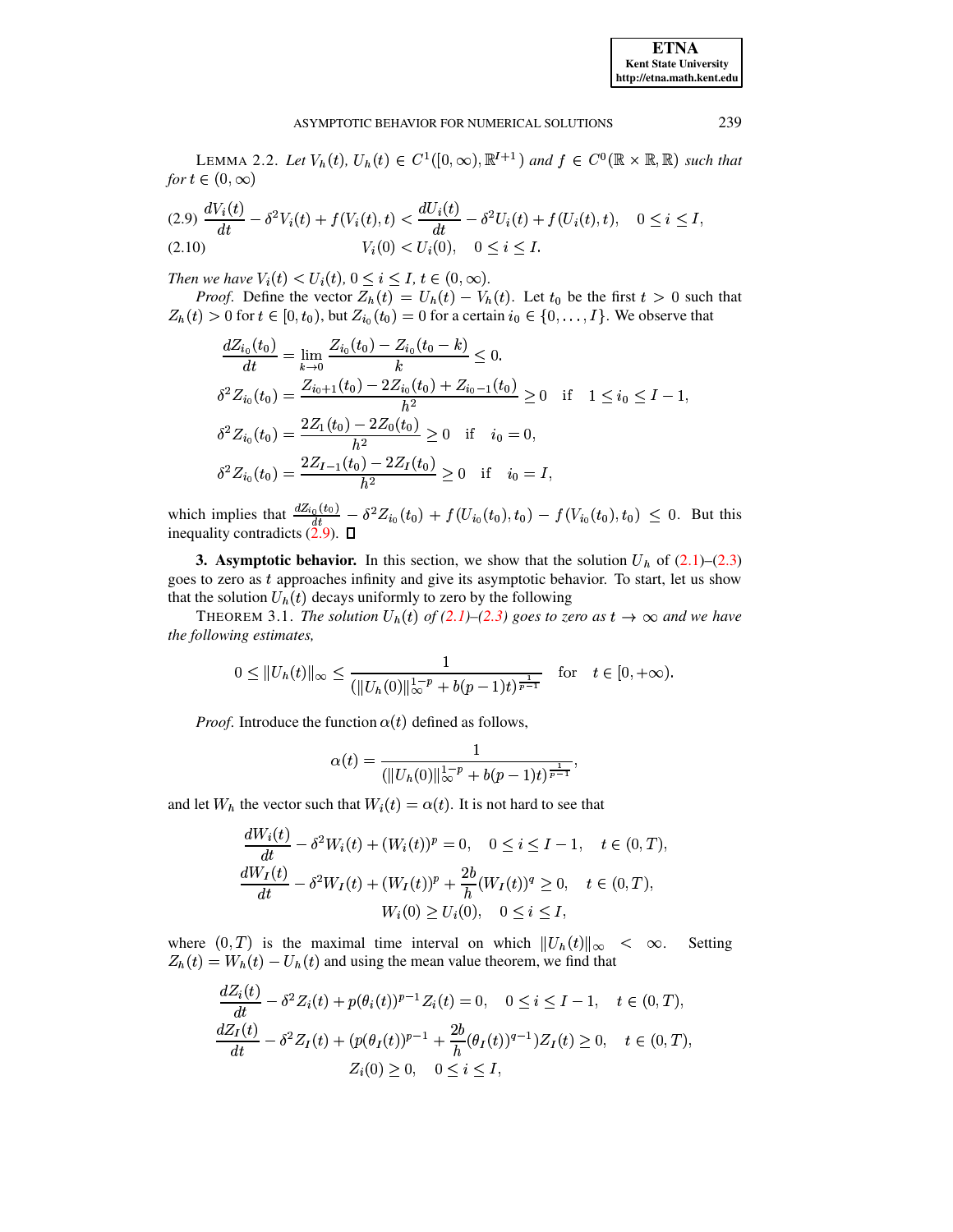where  $\theta_i$  is an intermediate value between  $U_i(t)$  and  $W_i(t)$ . Apply Lemma 2.1, to obtain  $0 \le U_h(t) \le W_h(t)$  for  $t \in (0, T)$ . If  $T < \infty$  we have

$$
||U_h(T)||_{\infty} \le \frac{1}{(||U_h(0)||_{\infty}^{1-p} + b(p-1)T)^{\frac{1}{p-1}}} < \infty,
$$

which leads to a contradiction. Hence  $T = \infty$  and we have the desired result.  $\Box$ 

The statement of the main result of this section is the following T

**THEOREM 3.2.** Let 
$$
U_h
$$
 be the solution of (2.1)–(2.3). Then we have

<span id="page-3-0"></span>
$$
\lim_{t\to\infty}t^{\frac{1}{q-1}}\|U_h(t)\|_{\infty}=C_0,
$$

where  $C_0 = \left(\frac{1}{b(q-1)}\right)^{\frac{1}{q-1}}$ .<br>The proof of Theorem 3.2 is based on the following lemmas. The function

$$
\mu(x) = -\lambda (C_0 + x) + b(C_0 + x)^q,
$$

where  $C_0 = (\frac{1}{b(q-1)})^{\frac{1}{q-1}}$  and  $\lambda = \frac{1}{q-1}$ , is crucial in the proofs of the lemmas below. The following result show that the solution  $U_h(t)$  of (2.1)–(2.3) is bounded from above by a function which decays to zero.

LEMMA 3.3. Let  $U_h$  be the solution of (2.1)–(2.3). For any  $\varepsilon > 0$ , there exist positive times  $T$  and  $\tau$  such that

<span id="page-3-1"></span>
$$
U_i(t+\tau) \le (C_0 + \varepsilon)(t+T)^{-\lambda} + \varphi_i(t+T)^{-\lambda-1}, \quad 0 \le i \le I,
$$

where  $\varphi_i = -\frac{b}{2}(C_0 + \varepsilon)^q i^2 h^2$ .

*Proof.* Introduce the vector  $W_h$  defined as follows,

$$
W_i(t) = (C_0 + \varepsilon)t^{-\lambda} + \varphi_i t^{-\lambda - 1}, \quad 0 \le i \le I.
$$

A straightforward computation reveals that

$$
\frac{dW_i}{dt} - \delta^2 W_i + aW_i^p = -\lambda (C_0 + \varepsilon)t^{-\lambda - 1} - (\lambda + 1)t^{-\lambda - 2}\varphi_i
$$
  
+  $at^{-\lambda p}((C_0 + \varepsilon) + \varphi_i t^{-1})^p - t^{-\lambda - 1}\delta^2 \varphi_i,$   

$$
\frac{dW_I}{dt} - \delta^2 W_I + aW_I^p + \frac{2b}{h}W_I^q = -\lambda (C_0 + \varepsilon)t^{-\lambda - 1} + at^{-\lambda p}((C_0 + \varepsilon) + \varphi_I t^{-1})^p
$$
  
-  $(\lambda + 1)t^{-\lambda - 2}\varphi_I - t^{-\lambda - 1}\delta^2 \varphi_I$   
+  $\frac{2b}{h}t^{-\lambda - 1}((C_0 + \varepsilon) + \varphi_I t^{-1})^q,$ 

because  $\lambda q = \lambda + 1$ . From the mean value theorem, we get

$$
(C_0 + \varepsilon + \varphi_I t^{-1})^q = (C_0 + \varepsilon)^q + \chi_I(t)t^{-1},
$$

where  $\chi_I(t)$  is a bounded function. We deduce that

$$
\frac{dW_i}{dt} - \delta^2 W_i + aW_i^p = t^{-\lambda - 1} (\mu(\varepsilon) - (\lambda + 1)t^{-1} \varphi_i \n+ at^{-\lambda p + \lambda + 1} (C_0 + \varepsilon + t^{-1} \varphi_i)^p),
$$
\n
$$
\frac{dW_I}{dt} - \delta^2 W_I + aW_I^p + \frac{2b}{h} W_I^q = t^{-\lambda - 1} (-\lambda(\mu(\varepsilon) \n+ at^{-\lambda p + \lambda + 1} (C_0 + \varepsilon + t^{-1} \varphi_I)^p + \frac{2b}{h} (C_0 + \varepsilon)^q \n+ \frac{2b}{h} \chi_I t^{-1}).
$$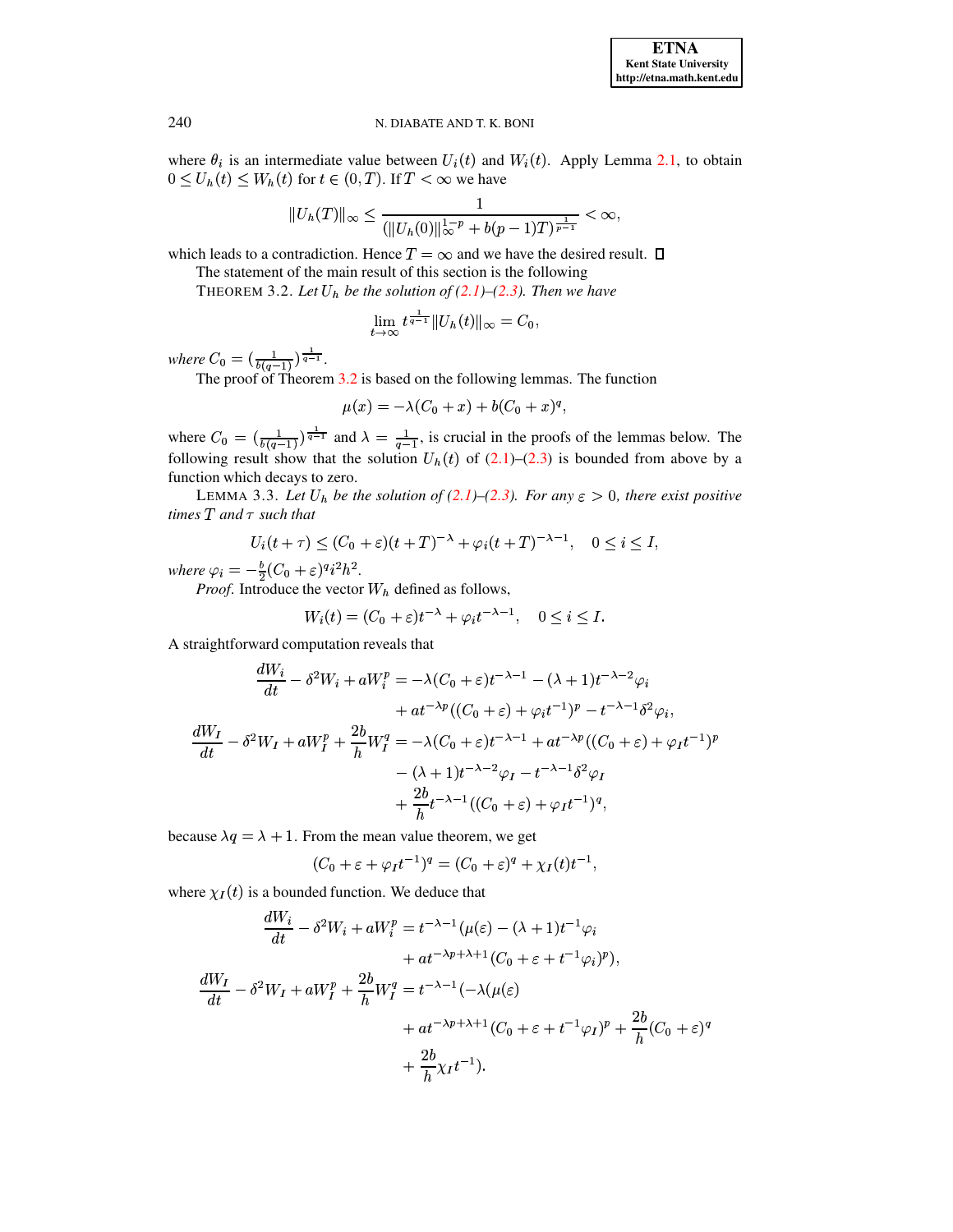#### ASYMPTOTIC BEHAVIOR FOR NUMERICAL SOLUTIONS

We observe that  $\mu(0) = 0$  and  $\mu'(0) = 1$ . This implies that for  $\varepsilon > 0$ ,  $\mu(\varepsilon) > 0$ . We also see that  $-\lambda p + \lambda + 1 = \frac{q-p}{q-1} < 0$ . We deduce that there exists a positive time T such that

$$
\frac{dW_i}{dt} - \delta^2 W_i + aW_i^p > 0,
$$
  
\n
$$
\frac{dW_I}{dt} - \delta^2 W_I + aW_I^p + \frac{2b}{h}W_I^q > 0,
$$
  
\n
$$
W_i(T) > \frac{T^{-\lambda}C_0}{2}.
$$

Since from Theorem 3.1  $U_h(t)$  goes to zero as t tends to infinity, there exists  $\tau > T$  such that  $U_i(\tau) < \frac{T^{-\lambda}C_0}{2} < W_i(T)$ . Introduce the vector  $Z_h(t)$  such that  $Z_h(t) = U_h(t + \tau - T)$ . A routine computation yields

$$
\frac{dZ_i}{dt} - \delta^2 Z_i + aZ_i^p > 0, \quad 0 \le i \le I - 1, \quad t \ge T,
$$
  

$$
\frac{dZ_I}{dt} - \delta^2 Z_I + aZ_I^p + \frac{2b}{h}Z_I^q(t) > 0, \quad t \ge T,
$$
  

$$
Z_i(T) = U_i(\tau) < W_i(T).
$$

We deduce from Lemma 2.2 that  $Z_h(t) \leq W_h(t)$ . That is,

$$
U_i(t + \tau - T) < W_i(t) \quad \text{for} \quad t > T,
$$

<span id="page-4-0"></span>which leads us to the result.  $\square$ 

LEMMA 3.4. Let  $U_h$  be the solution of (2.1)–(2.3). For any  $\varepsilon > 0$ , there exists a positive time  $\tau$  such that

$$
U_i(t+1) \ge (C_0 - \varepsilon)(t+\tau)^{-\lambda} + \varphi_i(t+\tau)^{-\lambda-1}, \quad 0 \le i \le I.
$$

*Proof.* Introduce the vector  $V_h$  such that

$$
V_i(t) = (C_0 - \varepsilon)t^{-\lambda} + \varphi_i t^{-\lambda - 1}.
$$

A direct calculation yields

$$
\frac{dV_i}{dt} - \delta^2 V_i + aV_i^p = -\lambda (C_0 - \varepsilon)t^{-\lambda - 1} - (\lambda + 1)t^{-\lambda - 2}
$$

$$
+ a((C_0 - \varepsilon)t^{-\lambda} + \varphi_i t^{-\lambda - 1})^p
$$

$$
= t^{-\lambda - 1}(-\lambda (C_0 - \varepsilon) - (\lambda + 1)t^{-1}
$$

$$
+ a(C_0 - \varepsilon + \varphi_i t^{-1})^p),
$$

$$
\frac{dV_I}{dt} - \delta^2 V_I + aV_I^p + \frac{2b}{h}V_I^q = -\lambda(C_0 - \varepsilon)t^{-\lambda - 1} - (\lambda + 1)t^{-\lambda - 2}\varphi_I
$$

$$
+ at^{-\lambda p}(C_0 - \varepsilon + \varphi_I t^{-1})^p - t^{-\lambda - 1}\delta^2 \varphi_I
$$

$$
+ 2\frac{b}{h}t^{-\lambda - 1}(C_0 - \varepsilon + \varphi_I t^{-1})^q,
$$

because  $q\lambda = \lambda + 1$ . From the mean value theorem, we have  $(C_0 - \varepsilon + \varphi_I t^{-1})^q$  $(C_0 - \varepsilon)^p + \chi_I(t) t^{-1}$ , where  $\chi_I(t)$  is a bounded function. Using this equality, we deduce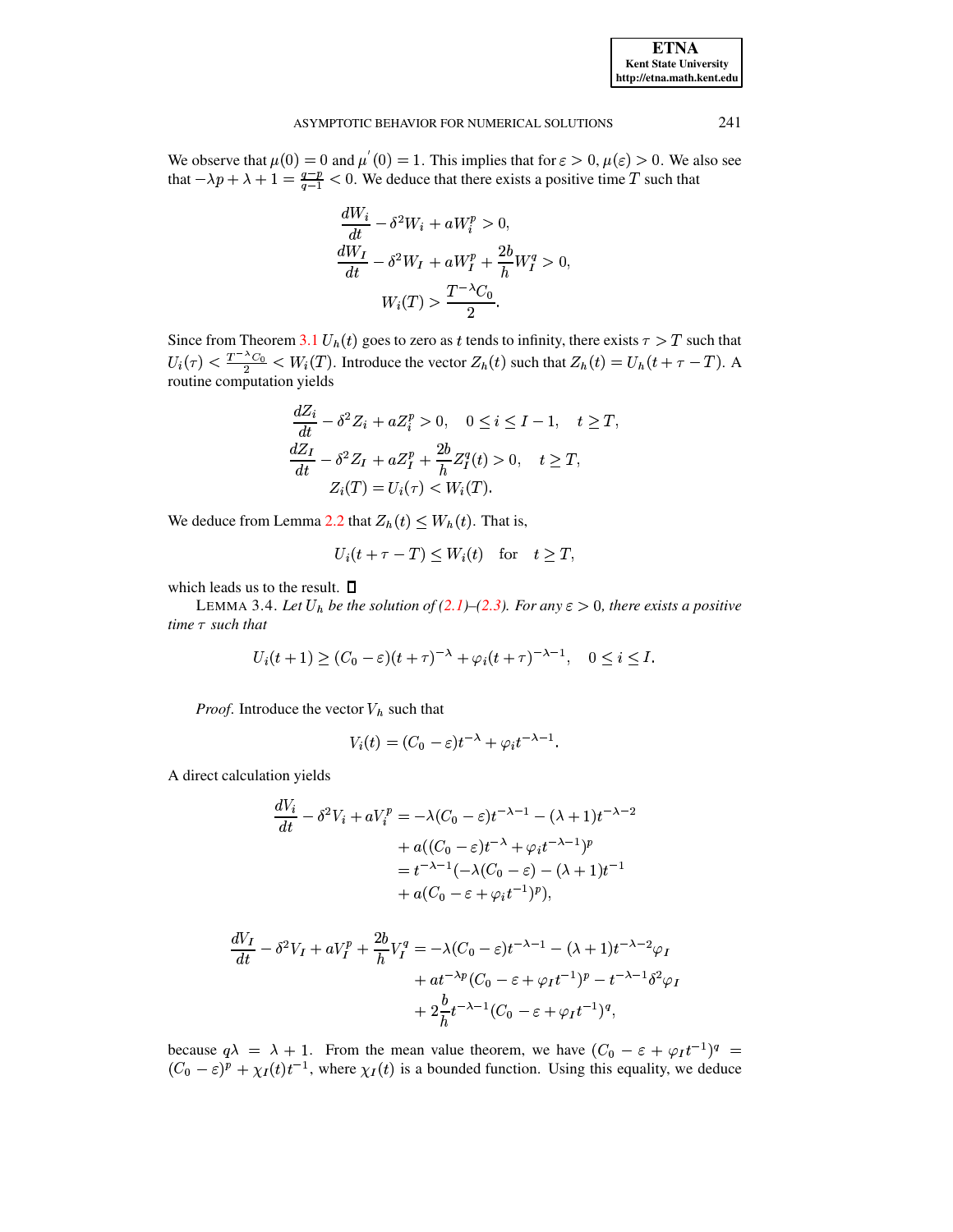242 that

$$
\frac{dV_i}{dt} - \delta^2 V_i + aV_i^p = t^{-\lambda - 1} (\mu(-\varepsilon) - (\lambda + 1)\varphi_i t^{-1} + \chi_i t^{-1}),
$$
  

$$
\frac{dV_I}{dt} - \delta^2 V_I + aV_I^p + \frac{2b}{h}V_I^q = t^{-\lambda - 1} (\mu(-\varepsilon) - (\lambda + 1)t^{-1} + \xi_i t^{-1} + \frac{2b}{h} t^{-q\lambda + \lambda + 1} (C_0 - \varepsilon + t^{-1})^q).
$$

Obviously,  $-q\lambda + \lambda + 1 < 0$ . Also, since  $\mu(0) = 0$  and  $\mu'(0) = 1$ , it is easy to see that  $\mu(-\varepsilon)$  < 0. Hence there exists a positive time T such that

$$
\frac{dV_i}{dt} - \delta^2 V_i + aV_i^p < 0, \quad 0 \le i \le I - 1, \quad t \in [T, +\infty),
$$
\n
$$
\frac{dV_I}{dt} - \delta^2 V_I + aV_I^p + \frac{2b}{h}V_I^q < 0, \quad t \in [T, +\infty).
$$

Since  $V_h(t)$  goes to zero as t approaches infinity, there exists  $\tau > \max(T, 1)$  such that  $V_h(\tau) < U_h(1)$ . Setting  $X_h(t) = V_h(t + \tau - 1)$ , we observe that

$$
\frac{dX_i}{dt} - \delta^2 X_i + aX_i^p > 0, \quad 0 \le i \le I - 1, \quad t \ge T,
$$
  

$$
\frac{dX_I}{dt} - \delta^2 X_I + aX_I^p + \frac{2b}{h} X_I^q > 0, \quad t \ge T,
$$
  

$$
X_i(1) = V_i(\tau) < U_i(1), \quad 0 \le i \le I.
$$

We deduce from Lemma 2.2 that

$$
U_i(t) \ge V_i(t + \tau - 1) \quad \text{for} \quad t \ge 1,
$$

which leads us to the result.  $\square$ 

Now, we are in a position to prove the main result. *Proof of Theorem 3.2.* From Lemma 3.3 and Lemma 3.4, we deduce

$$
(C_0 - \varepsilon) \le \lim_{t \to \infty} \inf \left( \frac{U_i(t)}{t^{\lambda}} \right) \le \lim_{t \to \infty} \sup \left( \frac{U_i(t)}{t^{\lambda}} \right) \le (C_0 + \varepsilon),
$$

<span id="page-5-0"></span>for any  $\varepsilon > 0$  and the proof is complete.  $\Box$ 

**4. Convergence.** In this section, we will show that for each fixed time interval  $[0, T]$ where u is defined, the solution  $U_h(t)$  of (2.1)–(2.3) approximates u, when the mesh parameter  $h$  goes to zero.

THEOREM 4.1. Assume that (1.1)–(1.3) has a solution  $u \in C^{4,1}([0,1] \times [0,T])$  and the initial condition at  $(2.3)$  satisfies

<span id="page-5-1"></span>(4.1) 
$$
||U_h^0 - u_h(0)||_{\infty} = o(1) \quad as \quad h \to 0,
$$

where  $u_h(t) = (u(x_0, t), ..., u(x_I, t))^T$ . Then, for h sufficiently small, the problem (2.1)-(2.3) has a unique solution  $U_h \in C^1([0,T], \mathbb{R}^{I+1})$  such that

$$
\max_{0 \le t \le T} \|U_h(t) - u_h(t)\|_{\infty} = O(\|U_h^0 - u_h(0)\|_{\infty} + h^2) \quad \text{as} \quad h \to 0.
$$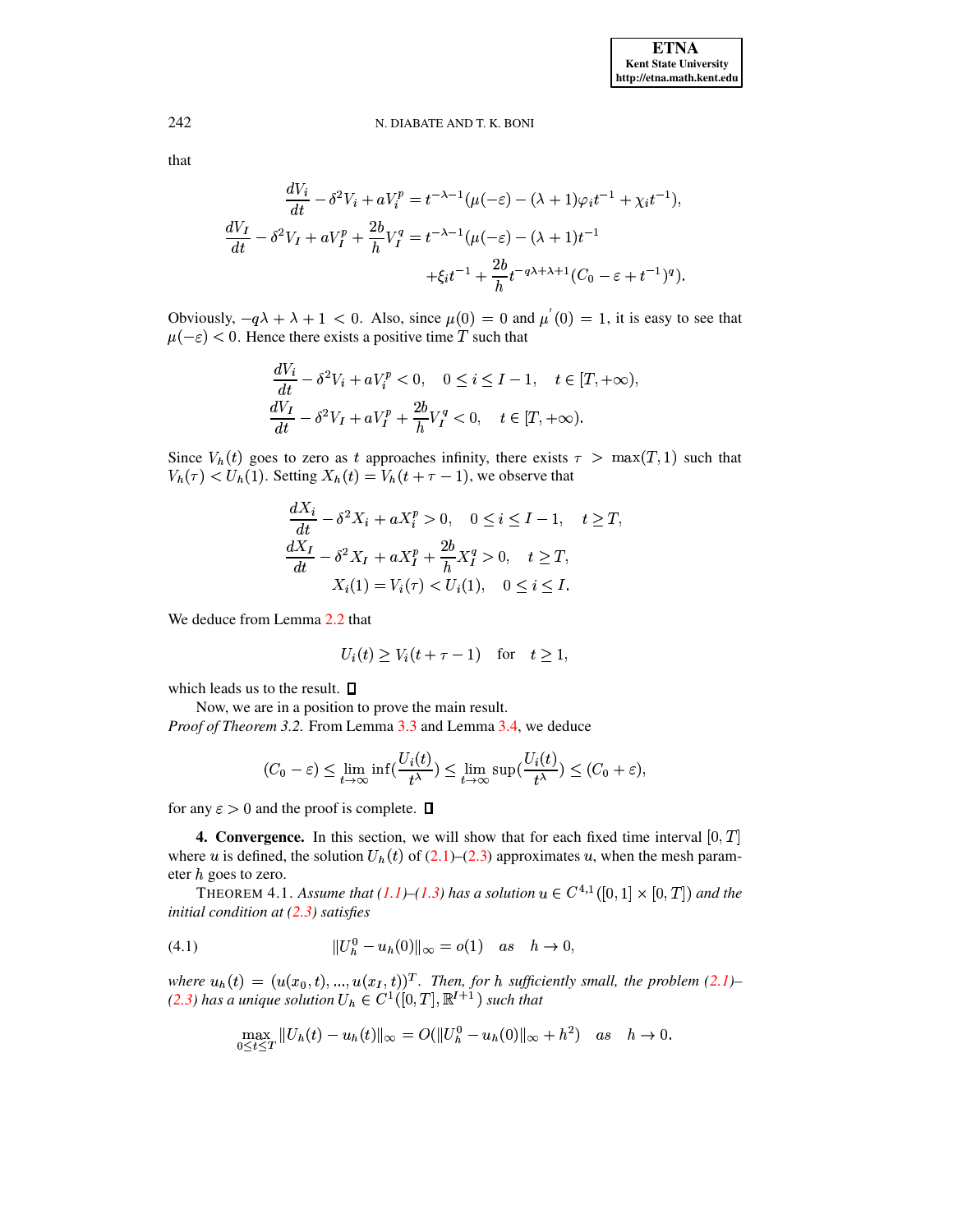### ASYMPTOTIC BEHAVIOR FOR NUMERICAL SOLUTIONS

*Proof.* Since  $u \in C^{4,1}$ , there exist two positive constants K and L be such that

<span id="page-6-0"></span>
$$
\frac{2\|u_{xxx}\|_{\infty}}{3} \le \frac{K}{2}, \quad \frac{\|u_{xxxx}\|_{\infty}}{12} \le \frac{K}{2}, \quad \|u\|_{\infty} \le K, \quad ap(K+1)^{p-1} \le L,
$$
\n
$$
(4.2) \quad 2q(K+1)^{q-1} \le L.
$$

The problem (2.1)–(2.3) has for each h, a unique solution  $U_h \in C^1([0, T_a^h), \mathbb{R}^{I+1})$ . Let  $t(h)$ the greatest value of  $t > 0$  such that

<span id="page-6-2"></span>(4.3) 
$$
||U_h(t) - u_h(t)||_{\infty} < 1 \text{ for } t \in (0, t(h)).
$$

The relation (4.1) implies that  $t(h) > 0$  for h sufficiently small. Let  $t^*(h) = \min\{t(h), T\}$ . By the triangle inequality, we obtain

$$
||U_h(t)||_{\infty} \le ||u(x,t)||_{\infty} + ||U_h(t) - u_h(t)||_{\infty} \text{ for } t \in (0,t^*(h)),
$$

which implies that

<span id="page-6-1"></span>(4.4) 
$$
||U_h(t)||_{\infty} \le 1 + K \quad \text{for} \quad t \in (0, t^*(h)).
$$

Let  $e_h(t) = U_h(t) - u_h(x, t)$  be the error of discretization. Using Taylor's expansion, we have for  $t \in (0, t^*(h))$ ,

$$
\frac{de_i(t)}{dt} - \delta^2 e_i(t) = \frac{h^2}{12} u_{xxxx}(\tilde{x}_i, t) - ap\xi_i^{p-1} e_i(t),
$$
  
\n
$$
\frac{de_I(t)}{dt} - \delta^2 e_I(t) = \frac{2}{h} q\theta_I^{q-1} e_I + \frac{2h^2}{3} u_{xxx}(\tilde{x}_I, t) + \frac{h^2}{12} u_{xxxx}(\tilde{x}_I, t) - ap\xi_I^{p-1} e_I(t),
$$

where  $\theta_I \in (U_I(t), u(x_I, t))$  and  $\xi_i \in (U_i(t), u(x_i, t))$ . Using (4.2) and (4.4), we arrive at

$$
\frac{de_i(t)}{dt} - \delta^2 e_i(t) \le L|e_i(t)| + Kh^2, \quad 0 \le i \le I - 1,
$$
  

$$
\frac{de_I(t)}{dt} - \frac{(2e_{I-1}(t) - 2e_I(t))}{h^2} \le \frac{L|e_I(t)|}{h} + L|e_I(t)| + Kh^2.
$$

Consider the function  $z(x,t) = e^{((M+1)t + Cx^2)}(||U_h^0 - u_h(0)||_{\infty} + Qh^2)$ , where M, C, Q are constants which will be determined later. We get

$$
z_t(x,t) - z_{xx}(x,t) = (M + 1 - 2C - 4C^2x^2)z(x,t),
$$
  
\n
$$
z_x(0,t) = 0, z_x(1,t) = 2Cz(1,t),
$$
  
\n
$$
z(x,0) = e^{Cx^2} (||U_h^0 - u_h(0)||_{\infty} + Qh).
$$

By a semidiscretization of the above problem, we may choose  $M, C, Q$  large enough that

$$
\frac{dz(x_i, t)}{dt} > \delta^2 z(x_i, t) + L|z(x_i, t)| + Kh^2, \quad 0 \le i \le I - 1,
$$
  
\n
$$
\frac{dz(x_I, t)}{dt} > \delta^2 z(x_I, t) + \frac{L}{h}|z(x_I, t)| + L|z(x_I, t)| + Kh^2,
$$
  
\n
$$
z(x_i, 0) < e_i(0), \quad 0 \le i \le I.
$$

It follows from Lemma 2.2 that

$$
z(x_i, t) > e_i(t)
$$
 for  $t \in (0, t^*(h))$ ,  $0 \le i \le I$ .

243

**ETNA Kent State University** http://etna.math.kent.edu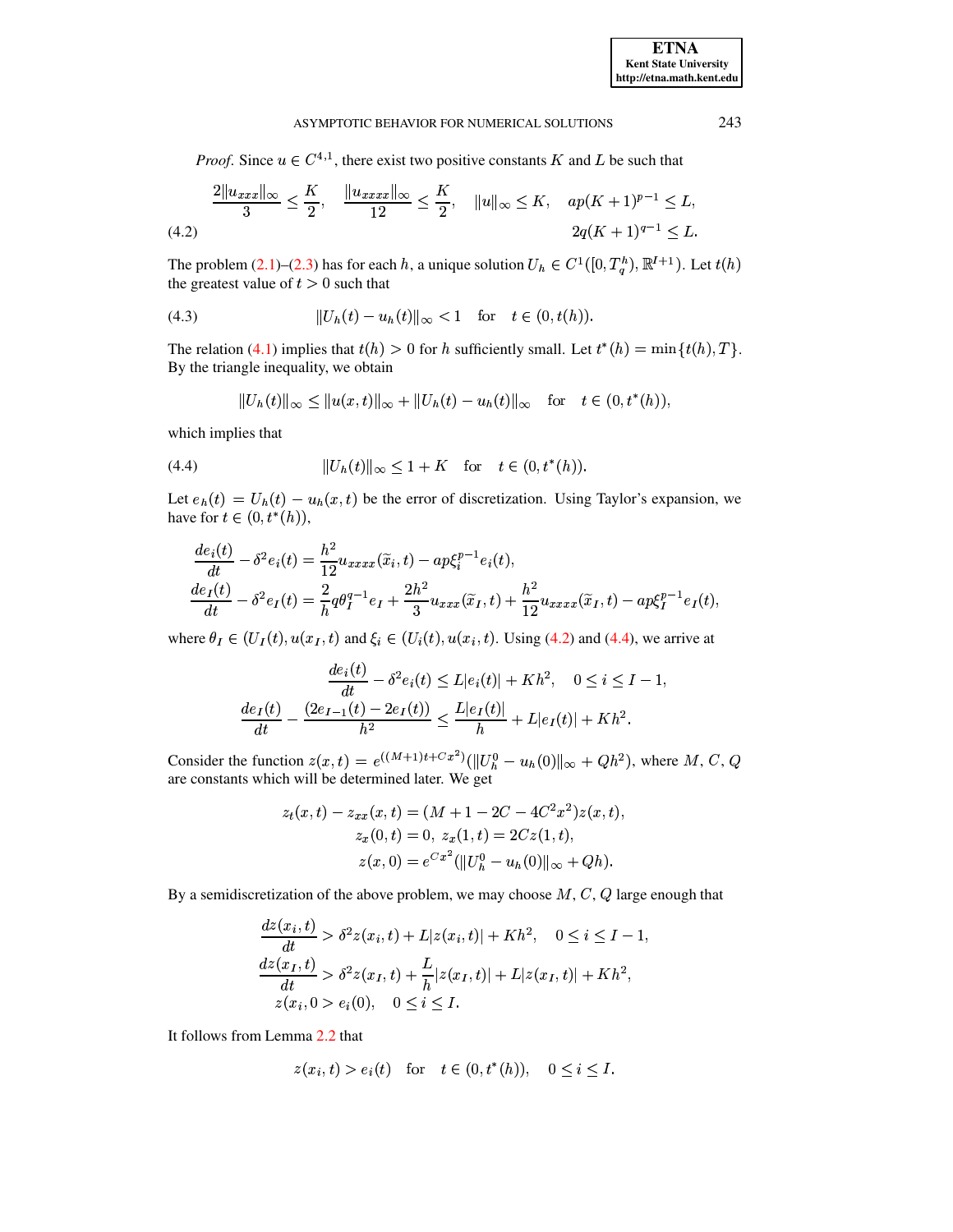In the same way, we also prove that

$$
z(x_i, t) > -e_i(t)
$$
 for  $t \in (0, t^*(h))$ ,  $0 \le i \le I$ ,

which implies that

$$
||U_h(t) - u_h(t)||_{\infty} \le e^{(Mt+C)}(||U_h^0 - u_h(0)||_{\infty} + Qh^2), \quad t \in (0, t^*(h)).
$$

Let us show that  $t^*(h) = T$ . Suppose that  $T > t(h)$ . From (4.3), we obtain

$$
1 = ||U_h(t(h)) - u_h(t(h))||_{\infty} \le e^{(MT+C)}(||U_h^0 - u_h(0)||_{\infty} + Qh^2).
$$

Since the right hand side of the above inequality goes to zero as  $h$  goes to zero, we deduce that  $1 \leq 0$ , which is impossible. Consequently  $t^*(h) = T$ , and we obtain the desired result.  $\Box$ 

<span id="page-7-0"></span>5. Numerical results. In this section, we give some numerical results. First, we approximate the solution  $u(x, t)$  of (1.1)–(1.3) by the solution  $U_h^{(n)} = (U_0^n, U_1^n, \dots, U_I^n)^T$  of the following explicit scheme,

$$
\frac{U_i^{(n+1)} - U_i^{(n)}}{\Delta t} = \delta^2 U_i^{(n)} - a(U_i^{(n)})^{p-1} U_i^{(n+1)}, \quad 0 \le i \le I - 1,
$$
  

$$
\frac{U_I^{(n+1)} - U_I^{(n)}}{\Delta t} = \delta^2 U_I^{(n)} - a(U_I^{(n)})^{p-1} U_I^{(n+1)} - \frac{2b}{h} (U_I^{(n)})^{q-1} U_I^{(n+1)}
$$
  

$$
U_i^{(0)} = \phi_i > 0, \quad 0 \le i \le I,
$$

where  $n \geq 0$ ,  $\Delta t \leq \frac{h^2}{2}$ . Let us remark that the restriction on the time step guarantees the positivity of the discrete solution  $U_h^{(n)}$ .

Now, approximate the solution  $u(x,t)$  of (1.1)–(1.3) by the solution  $U_h^{(n)}$  of the following implicit scheme,

$$
\frac{U_i^{(n+1)} - U_i^{(n)}}{\Delta t} = \delta^2 U_i^{(n+1)} - (U_i^{(n)})^{p-1} U_i^{(n+1)}, \quad 1 \le i \le I-1,
$$
  

$$
\frac{U_I^{(n+1)} - U_I^{(n)}}{\Delta t} = \delta^2 U_I^{(n+1)} - a(U_I^{(n)})^{p-1} U_I^{(n+1)} - \frac{2b}{h} (U_I^{(n)})^{p-1} U_I^{(n+1)},
$$
  

$$
U_i^{(0)} = \phi_i > 0, \quad 0 \le i \le I,
$$

where  $n \geq 0$ .

The above equations may be rewritten in the following form,

$$
U_i^{(n)} = -\frac{\Delta t}{h^2} U_{i-1}^{(n+1)} + (1 + 2\frac{\Delta t}{h^2} + a\Delta t (U_i^{(n)})^{p-1}) U_i^{(n+1)} - \frac{\Delta t}{h^2} U_{i+1}^{(n+1)},
$$
  
\n
$$
U_0^{(n)} = -\frac{2\Delta t}{h^2} U_1^{(n+1)} + (1 + 2\frac{\Delta t}{h^2} + a\Delta t (U_0^{(n)})^{p-1}) U_0^{(n+1)},
$$
  
\n
$$
U_I^{(n)} = -\frac{2\Delta t}{h^2} U_{I-1}^{(n+1)} + (1 + 2\frac{\Delta t}{h^2} + a\Delta t (U_I^{(n)})^{p-1} + \frac{2b}{h} \Delta t |U_I^{(n)}|^{q-1}) U_I^{(n+1)}
$$

which gives the following linear system,

$$
A^{(n)}U^{(n+1)}_h=U^{(n)}_h\quad
$$

where  $A^{(n)}$  is a tridiagonal matrix defined as follows,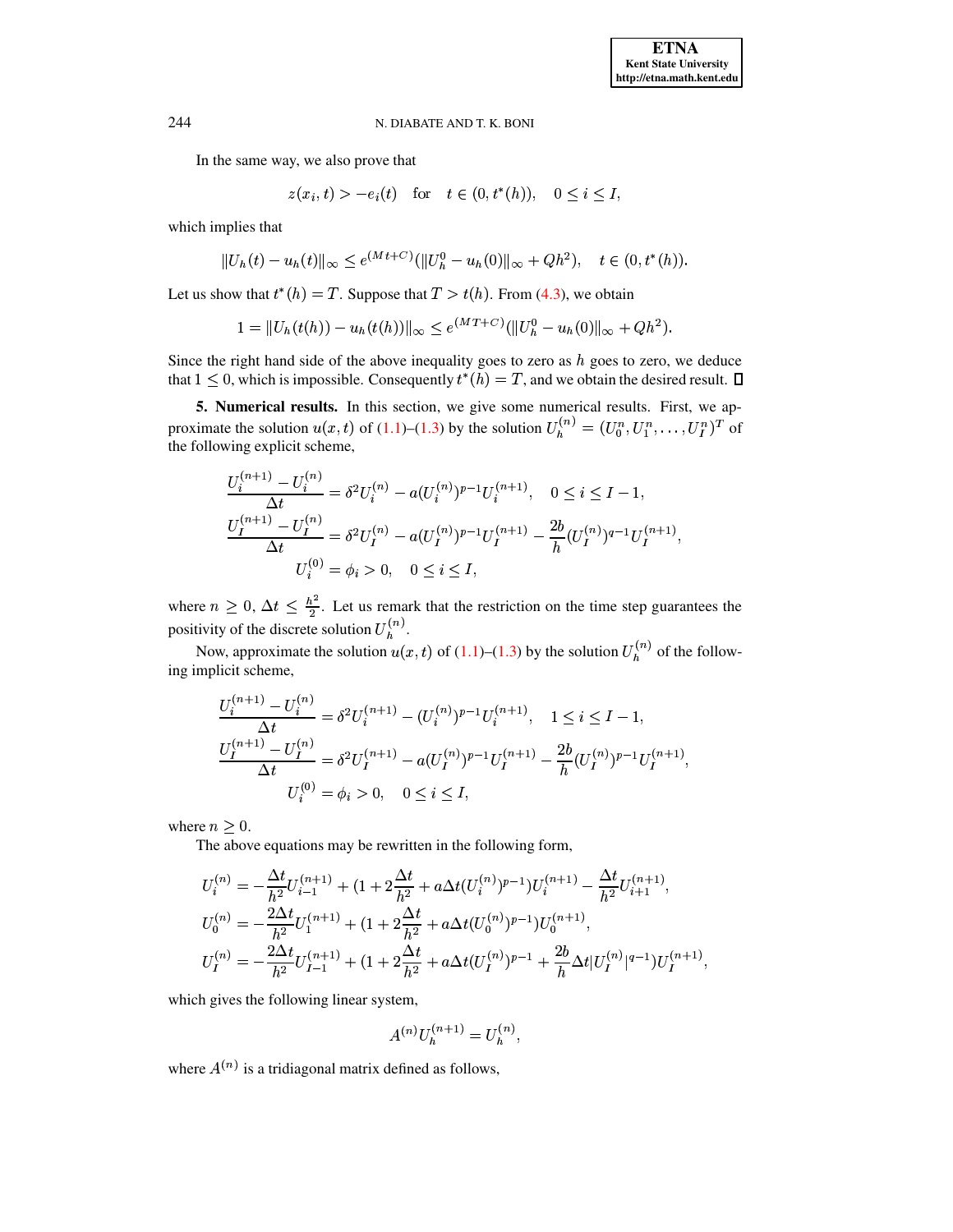$$
A^{(n)} = \begin{bmatrix} d_0 & \frac{-2\Delta t}{h^2} & 0 & 0 & \cdots & 0 & 0 \\ \frac{-\Delta t}{h^2} & d_1 & \frac{-\Delta t}{h^2} & 0 & \cdots & 0 & 0 \\ 0 & \frac{-\Delta t}{h^2} & d_2 & \frac{-\Delta t}{h^2} & 0 & \cdots & 0 \\ \vdots & \vdots & \ddots & \ddots & \ddots & \vdots & \vdots \\ 0 & 0 & \cdots & \frac{-\Delta t}{h^2} & d_{I-2} & \frac{-\Delta t}{h^2} & 0 \\ 0 & 0 & 0 & \cdots & \frac{-\Delta t}{h^2} & d_{I-1} & \frac{-\Delta t}{h^2} \\ 0 & 0 & 0 & \cdots & 0 & \frac{-2\Delta t}{h^2} & d_I \end{bmatrix}
$$

with  $d_i=1+2\frac{\Delta t}{h^2}+a\Delta t(U_i^{(n)})^{p-1}$  for  $0\leq i\leq I-1$  and

$$
d_I = 1 + 2\frac{\Delta t}{h^2} + a\Delta t |U_I^{(n)}|^{p-1} + \frac{2b}{h}\Delta t (U_I^{(n)})^{q-1}.
$$

Let us remark that the matrix  $A^{(n)}$  satisfies the following properties

$$
A_{ii}^{(n)} > 0, \quad A_{ij}^{(n)} < 0 \quad \text{for} \quad i \neq j, \quad |A_{ii}^{(n)}| > \sum_{i \neq j} |A_{ij}^{(n)}|.
$$

These properties imply that  $U_h^n$  exists for any *n* and  $U_h^{(n)} \ge 0$ ; see, for instance, [3].<br>We let  $p = 3$ ,  $q = 2$ ,  $a = 1$ ,  $b = 1$ ,  $U_i^0 = 0.8 + 0.8 \cos(\pi h i)$  and  $\Delta t = \frac{h^2}{2}$ . In Tables 5.1 and 5.2, in the rows, we give the first  $n$  for which

$$
\|n\Delta t U_h^{(n)}-1\|_\infty<\varepsilon=10^{-2},
$$

the corresponding time  $t_n = n\Delta t$ , the CPU time, and the order(s) of method computed from

$$
s = \frac{\log((T_{4h} - T_{2h})/(T_{2h} - T_h))}{\log(2)}.
$$

<span id="page-8-0"></span>Numerical time, number of iterations, CPU time (seconds), and order of the approximations obtained with the implicit Euler method

|     | $t_{\,n}$ | $\boldsymbol{n}$ | $CPU \ time$ | s    |
|-----|-----------|------------------|--------------|------|
| 16  | 301.1953  | 154211           | 43           |      |
| 32  | 303.1289  | 620807           | 319          |      |
| 64  | 303.1140  | 2483229          | 1017         | 2.16 |
| 128 | 303.1177  | 9932910          | 9237         | 2.02 |
| 256 | 303.1186  | 39731654         | 13515        | 2.04 |

TABLE 5.2

<span id="page-8-1"></span>Numerical time, number of iterations, CPU time (seconds), and order of the approximations obtained with the explicit Euler method

|     | $t_{\,n}$ | $\boldsymbol{n}$ | $CPU\ time$ | s    |
|-----|-----------|------------------|-------------|------|
| 16  | 301.1953  | 154211           | 43          |      |
| 32  | 303.1289  | 620807           | 319         |      |
| 64  | 303.1140  | 2483229          | 1017        | 2.16 |
| 128 | 303.1177  | 9932910          | 9237        | 2.02 |
| 256 | 303.1186  | 39731654         | 13515       | 2.04 |

**ETNA Kent State University** http://etna.math.kent.edu